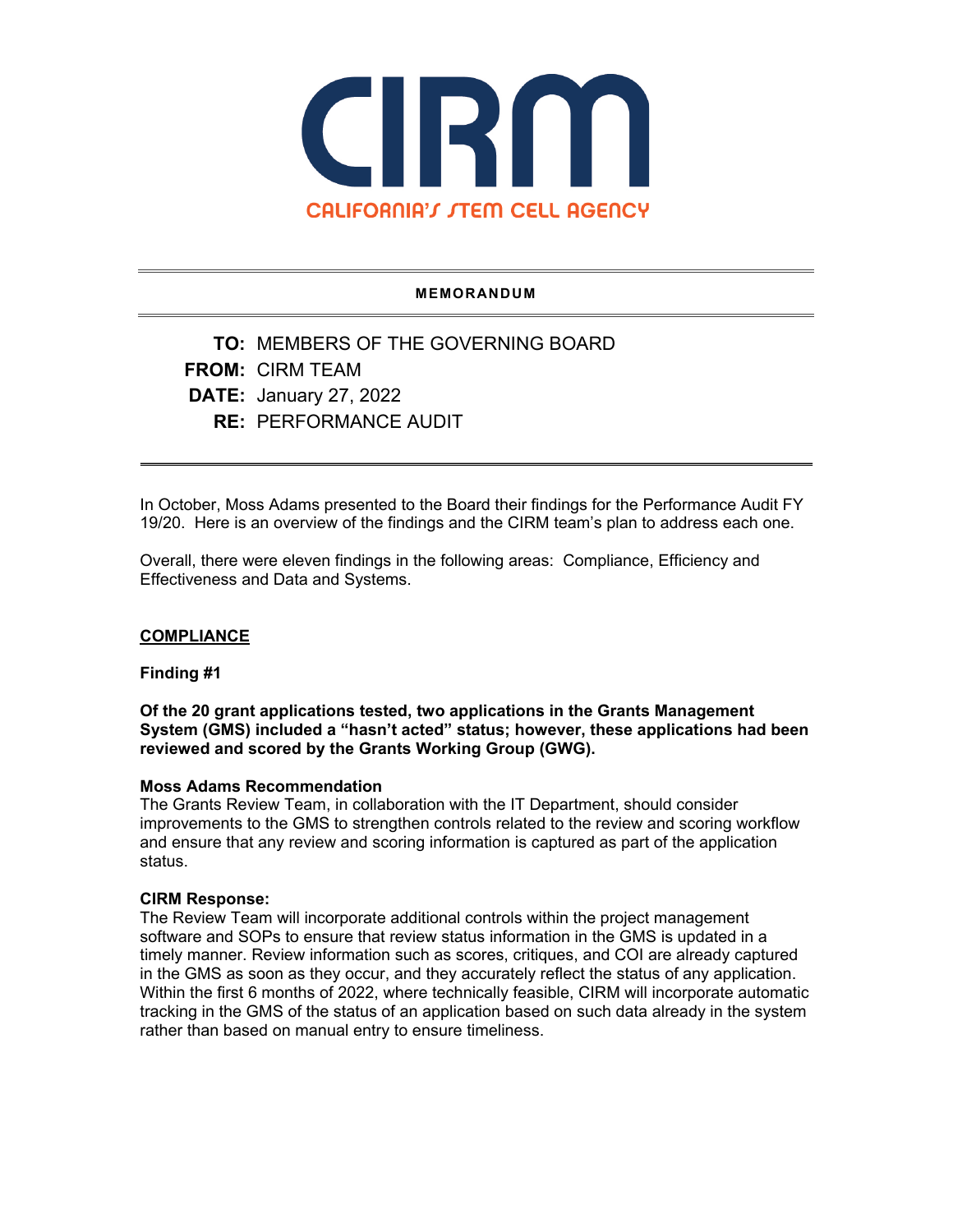## **Finding #2**

**During testing of the grants management process, we identified three exceptions to the Grants Administration Policy Standard Operating Procedures (SOPs) in a sample of 20 grants in process, 23 new grants, and 20 closed grants.**

## **Moss Adams Recommendations**

A. The Grants Management Team (GMT) should reinforce the requirements of the Grants Administration Policy SOPs to ensure that all required information is documented and maintained to support grants received and managed by CIRM, including documentation to support changes or deviations from an executed agreement.

B. Consider adding a requirement for a separate individual to review due dates entered in the GMS to ensure there are no data entry errors and to prevent late reports due to these errors.

# **CIMR Response**

The three exceptions identified were related to two grants under the EDUC1: Conference Grant program. The GMT has reviewed the findings of these awards and identified the following improvements that can be implemented for consistency between the Grants Management SOPs and GMS:

- 1. Creating a Conference Grant progress report type in the GMS that allows review by both the GM and the Science Officer. (Implementation has begun and completion by end of FY 21/22)
- 2. Updating the Contract Amendment template to include pre-populated data from the GMS (such as reporting dates, payment dates, etc.) (Start templates/testing, update SOP and integrate by end of calendar year 2022).
- 3. Updating SOP with a compliance check evaluation by a designated Grants Management staff member on all Amendments to NOAs. (Update SOP and implement beginning Q2 2022).

These improvements will be implemented by end of calendar year 2022.

## **Finding #3**

**CIRM adopted regulations in 2018 outlining the technology disclosure requirements. While we found no exceptions, we noted that the ability for CIRM to monitor and determine compliance of the Grantees with the technology disclosure appeared challenging.**

## **Moss Adams Recommendation**

Implement an IT control that allows for missing documentation or reports to be flagged and routed to the responsible CIRM team members.

## **CIRM Response**

As noted in the audit, Moss Adams did not find any exceptions. CIRM's discussed with Moss Adams grantees' potential failure to report license agreements to CIRM since the reporting mechanism is linked to the filing of a technology disclosure. Since CIRM has previously attempted an IT control via the annual utilization report (which was not well-received by the Grantees), CIRM proposes initiating a biennial survey of CLIN level grants to put Grantees on record regarding associated projects to the CIRM grants that have been licensed or commercialized. Once the Grantees are familiarized with responding to such a survey, CIRM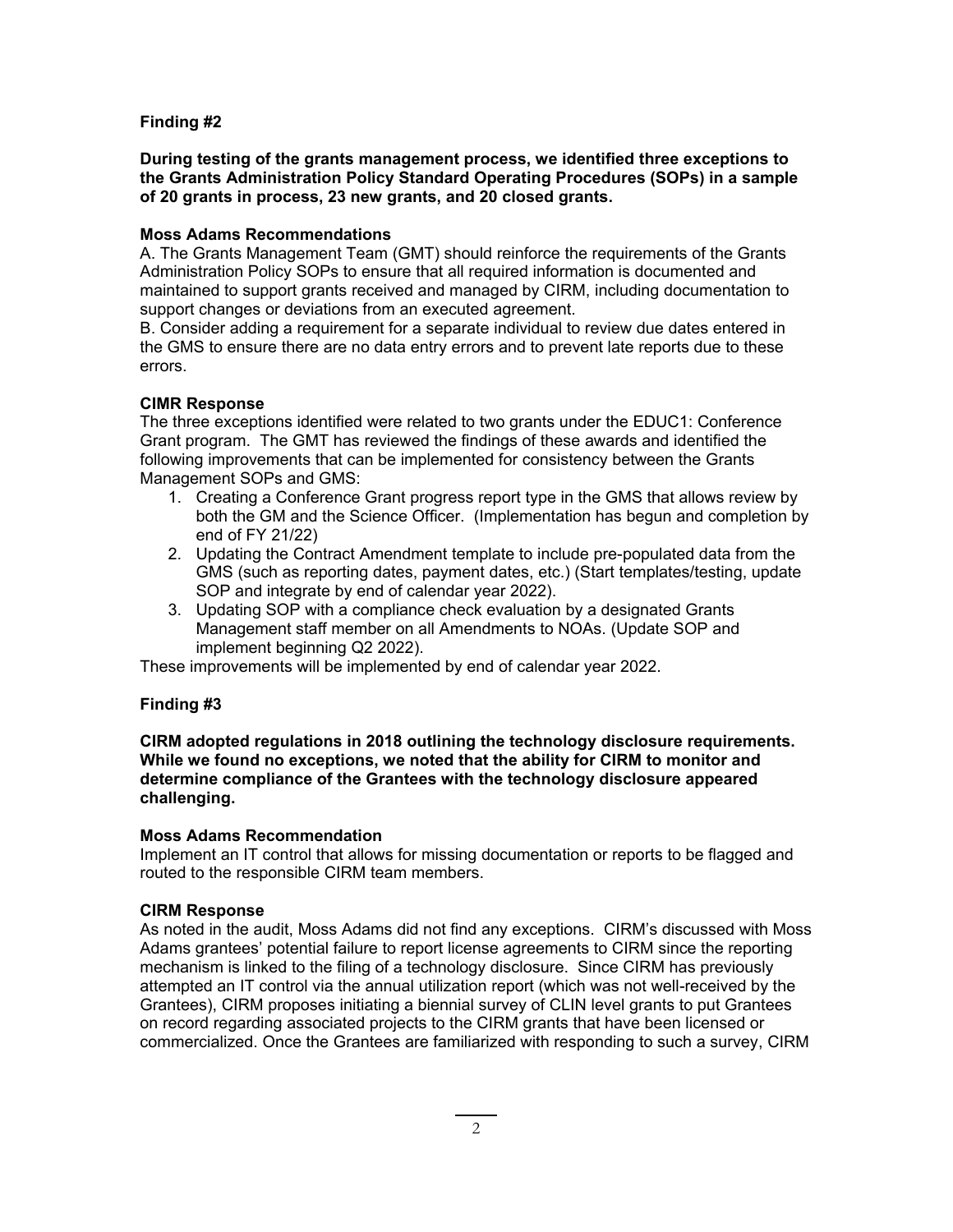will determine whether to incorporate elements of the survey into the annual utilization report. The first survey is targeted to go out Q1 2023.

## **EFFICIENCY AND EFFECTIVENESS**

### **Finding #4**

**CIRM is undergoing a significant governance transition. The terms of the Independent Citizens' Oversight Committee (ICOC) Chair, Vice Chair, and most long-term members are expiring in the next year, creating a potential loss of institutional knowledge.**

#### **Moss Adams Recommendation**

Conduct succession planning for ICOC leadership and key contributors, document knowledge of long-serving individuals, and continue to take steps to support ICOC leadership transition.

### **CIRM Response**

While the Chair and Vice Chair of the Board will be termed out at the end of 2022, it is difficult to do true succession planning for these two positions given the nature by which the Chair and Vice Chair are appointed. However, the Chair and Vice Chair can spend this calendar year documenting their job duties and writing manuals for the incoming Chair and Vice Chair. The Vice President of Public Outreach and Board Governance can also provide continuity through this process. In addition, the Board has repopulated its subcommittees to both provide an opportunity for new members to engage and to diversify the policy and decision making by utilizing these committees more.

## **Finding #5**

**CIRM staff and ICOC members report a high level of engagement among ICOC members currently. However, as a large statewide governing board, there are inherent challenges in effective and consistent member engagement, particularly during organizational transition.**

#### **Moss Adams Recommendation**

Take steps to engage proactively more ICOC Board Members in decision-making and policy development activities.

#### **CIRM Response**

CIRM ICOC Meetings have been conducted via Zoom since May of 2020. This has made participation in meetings easier for board members and has led to increased engagement. CIRM will continue to provide a hybrid option for board meetings in the future. The CIRM Team has also created a process by which team members can engage with specific board members based on subject matter and areas of interest (and no conflict). In addition, CIRM is bringing more to the subcommittees first for vetting prior to being presented at the board for further discussion.

#### **Finding #6**

**CIRM does not have an effective policy or proactive process for monitoring and enforcing awardee publication disclosures.**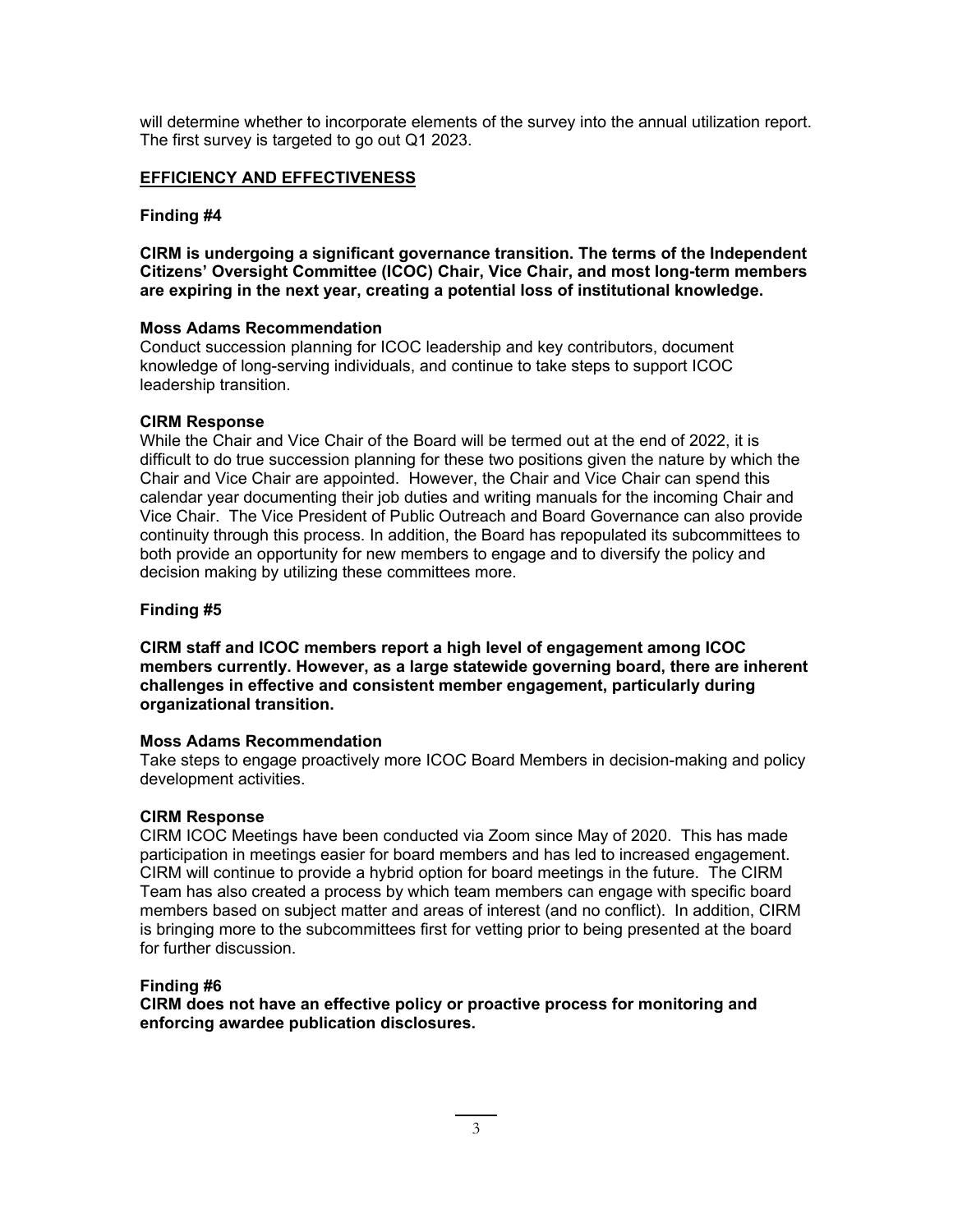### **Moss Adams Recommendation**

A. Develop a policy to consistently monitor and enforce compliance with publication disclosure requirements.

B. Consider options, such as implementing a Customer Relationship Management (CRM) system, to support automated proactive monitoring of awardee publication and press releases.

### **CIRM Response**

CIRM monitors publications through quarterly progress reporting. The GMS system has a section for grantees to report publications. CIRM will implement a process to consistently monitor the completion of this section. CIRM will develop and implement an internal SOP that includes alerting grantees to the importance of publication reporting; science officer will follow up with specific grantees if the publication section remains unfilled two quarters in a row; and CIRM will also assign an internal science officer to monitor and report on publications to the Science & Clinical VPs for all CIRM grants. This will begin immediately.

## **Finding #7**

**CIRM has historically relied on scientific experts and partners with a connection to the organization for grant review. As a public agency with the mission of cures for all, it is important for CIRM to diligently seek diverse perspectives and expertise and ensure the perception of independence in application review.**

### **Moss Adams Recommendation**

Continue to implement recently adopted practices to seek actively more diverse members of the California scientific community to review and recommend grants and monitor and evaluate the Grants Working Group (GWG) to promote a diversity of perspectives, backgrounds, and expertise.

## **CIRM Response**

CIRM will continue to expand and diversify the membership of the GWG and broaden the solicitation of specialist reviewers. Although specialist reviewers can be recruited within California, only scientists from outside of California can serve as GWG members. As CIRM diversifies the pool, it is important to maintain a balance of reviewers that are sufficiently familiar and experienced with the mission and goals of CIRM while also ensuring that fresh perspectives contribute to the process. CIRM values differences in types of scientific expertise and experience. CIRM is specifically interested in enhancing the ethnic, racial and gender diversity of the GWG. In the current quarter of 2022, CIRM will implement mechanisms to track and access the diversity of the overall pool of scientific reviewers to understand existing diversity gaps. CIRM will survey GWG members on an annual basis to gather demographic data that will inform on ethnic, racial and gender diversity of the group and use this information to develop strategies for recruitment. CIRM is now partnering with other organizations, such as the National Academy of Sciences, to help identify experts that CIRM may not otherwise be aware of. CIRM has already recruited five new experts into the GWG through the NAS partnership. CIRM will report on the progress annually to our Governing Board.

## **DATA AND SYSTEMS**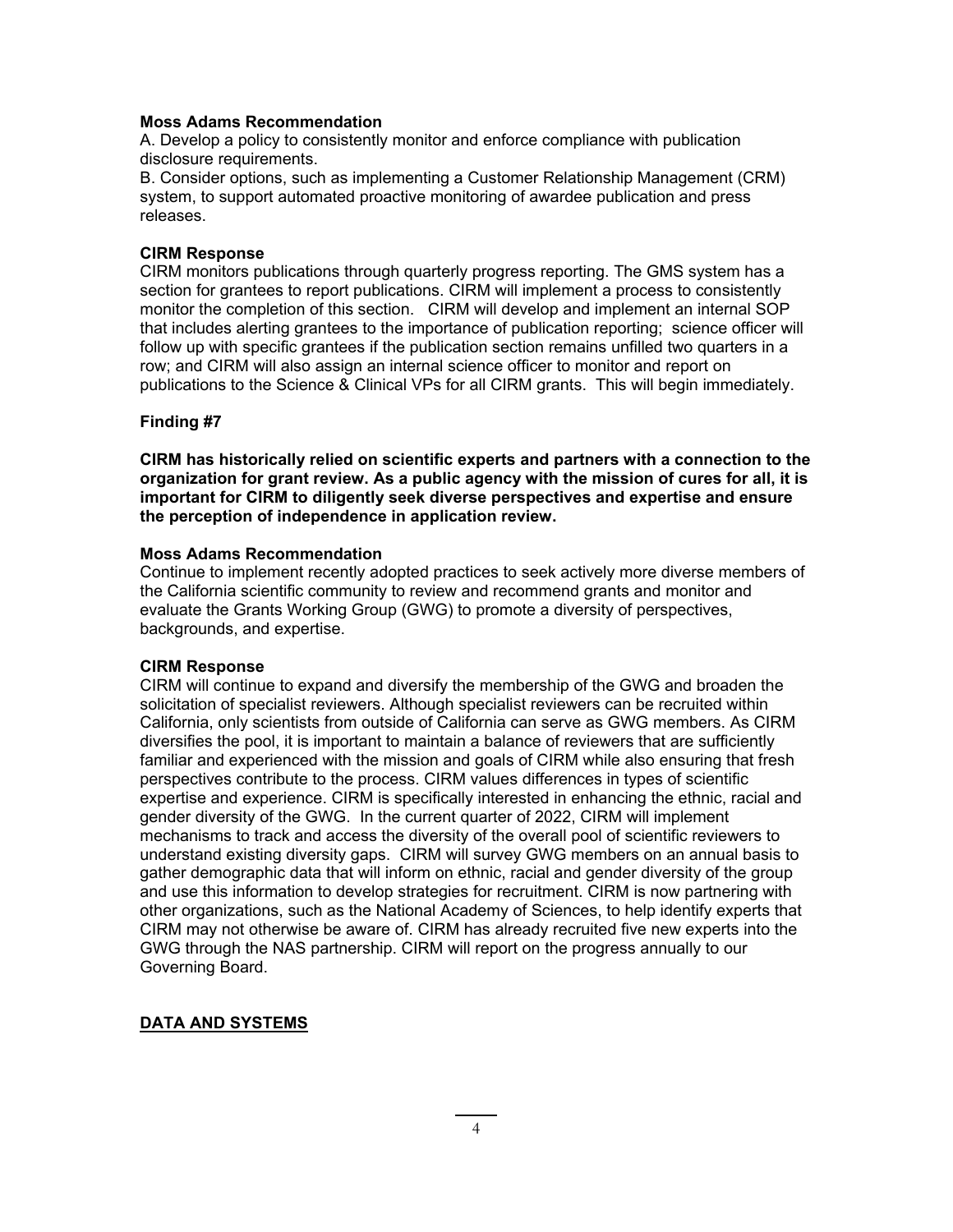## **Finding #8**

**CIRM's Records Retention Schedule with the State of California expired in 2018. Staff continue to report confusion related to records retention requirements, which can negatively impact the organization's ability to respond to information requests.**

### **Moss Adams Recommendation**

CIRM should update its Records Retention Schedule, establish policies and procedures for records management, and consider developing annual trainings to support a consistent understanding of records requirements.

### **CIRM Response:**

The prior Records Retention Schedule was based on Proposition 71 – Health and Safety Code 125290.50 and assumed 10 years for the entirety of CIRM existence. Since the availably of grant funds and longevity of CIRM was longer than 10 years, the Schedule will be updated to clarify that grant related records will be retained for the entirety of CIRM's existence and not be limited to 10 years. Updates will be made to reflect new funding authority under Proposing 14. For non-grant related documentation, an emphasis will be placed on keeping electronic records instead of paper records where legally possible. The chart below outlines the actions being taken and the proposed completion date. Completion of this project is slated for Q2.

## **Finding #9**

CIRM TEAM: During the wind-down phase of Prop 71 many technology solutions were discontinued, and any new technology needs could not be considered given limited funding. Now that the agency is in growth mode and has a new strategic plan the IT team has set a 5 year roadmap with input from all functional areas with priorities to:

1. Rebuild organization IT infrastructure to support the growth of the organization and next phase of collaborative and hybrid work environments. Outcomes: Staffing, Security, Office build, Communication tools, HRIS

2. Organization-wide system integration to improve operational efficiencies and performance. Outcomes: Document Management system, GMS enhancements, Digital signatures, financial tools

3. Enhance investment portfolio and business intelligence systems to build a network of information. Outcomes: GMS & CRM integrated solution and External Communications 4. Over the next 18 months, IT will be focused on the new office build out, GMS improvements and releases, Document Management System, CRM and HRIS.

## **The use of three document management systems continued to present confusion to CIRM employees, resulting in inconsistent user adoption and records management practices.**

## **Moss Adams Recommendation**

When implementing a new document management system, develop an adoption strategy that includes ample communication, policy and procedure guidance, and accountability practices to support consistent expectations and system utilization.

#### **CIRM Response**